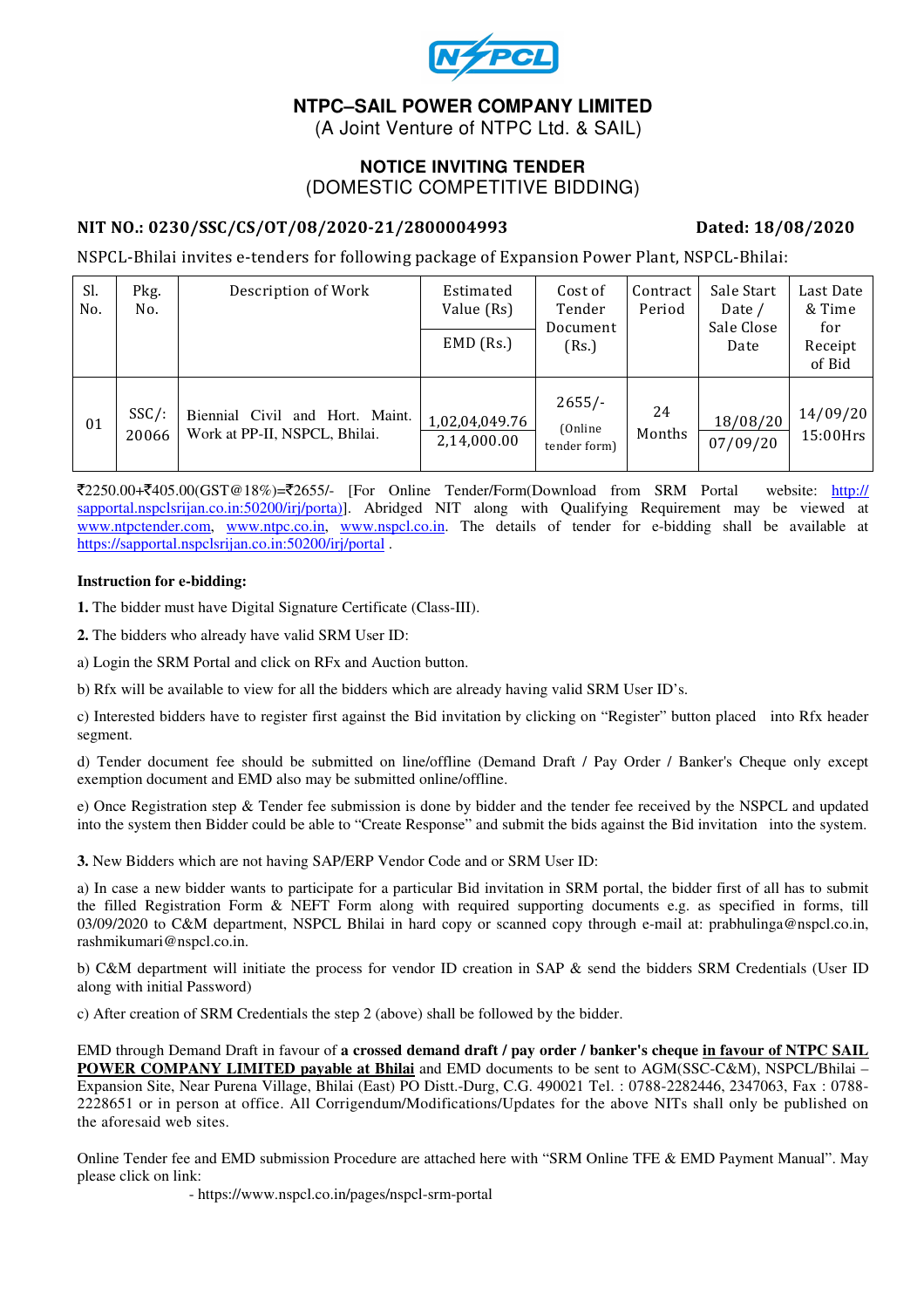# QUALIFYING REQUIREMENT

# 1. Biennial Civil and Hort. Maint. work at PP-II, NSPCL, Bhilai.

### 1. Technical Requirement:

1.1.The bidder should have experience of any Civil Construction or Maintenance work in last seven (07) years

### 2. Financial Requirement:

- 2.1 The bidder should have experience of completing similar works successfully during last 07 years as on the first schedule date of Techno-commercial bid opening having minimum PO values in any of the following manner:
	- a) One (1) similar order of value not less than Rs. 50.95 lakhs (inclusive of taxes)

OR

- a) Two (2) similar orders of value not less than Rs. 31.8 lakhs each (inclusive of taxes) OR
- a) Three (3) similar orders of value not less than **Rs. 25.5 lakhs each** (inclusive of taxes)
- 2.2 The Average Annual Turnover of the Bidder, should not be less than Rs. 63.69 lakhs (Rupees Sixty Three Lakh and Sixty Nine Thousand only inclusive of taxes) during the preceding three (03) financial years as on the first schedule date of Techno-commercial bid submission.

#### Note:

I. The phrase Similar Order Means"

#### The bidder should have executed any Civil Construction or Maintenance work successfully as on the first schedule date of Techno-commercial bid opening"

- II. Completed works Means: The executed / completed portion of BOQ, even if the work has not been completed in totality (Subject to furnishing Proof of executed value of the work in the form of copies of RA Bills, Relevant PO Copy and Client's Completion certificate/RA bill/Final Deviation Statement).
- III. Values as per Clause 2.1 shall be considered inclusive of taxes & duties
- IV. Other income shall not be considered for arriving at annual turnover.
- V. In case where audited results for the last financial years as on the date of first scheduled date of Techno-Commercial bid opening are not available, the financial results certified by a practicing Chartered Accountant shall be considered acceptable. In case, Bidder is not able to submit the Certificate from practicing Chartered Accountant certifying its financial parameters, the audited results of three consecutive financial years preceding the last financial year shall be considered for evaluating the financial parameters. Further, a Certificate would be required from the CEO/CFO/Proprietor/Partners as per the format enclosed in the bidding documents stating that the financial results of the Company are under audit as on the date of Techno-Commercial bid opening and the Certificate from the practicing Chartered Accountant certifying the financial parameters is not available.